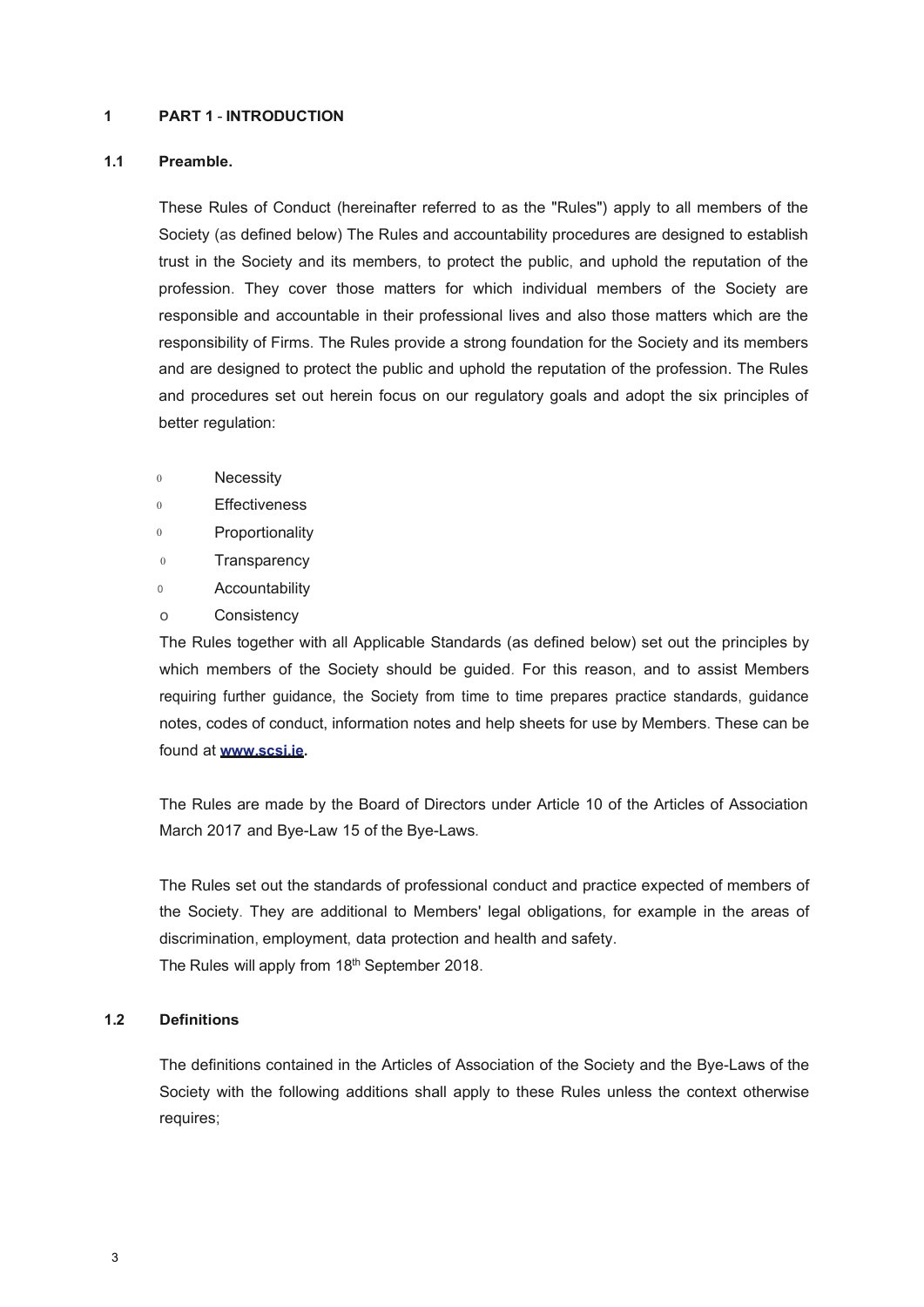**"Allegation"** means an allegation or complaint in writing which raises a question as to whether a Member may be liable to disciplinary action;

**"Appeal Board"** means a board established pursuant to the Rules to hear appeals against decisions taken pursuant to these Rules.

**"Appellant"** means any Person seeking an appeal or review under Part 7 of these Rules;

**"Applicable Standards"** means any practice standards, guidance notes, codes of conduct, information notes and help sheets prepared by the Society;

**"Attached Classes"** means persons as defined by the Bye-Laws;

**"Bye-Laws"** means Bye-Laws of the Society for the time being in force pursuant to Article 1O of the Articles of Association of the Society;

**"Complaint"** means a complaint in writing made against a Member;

**"Complainant"** means, as the context may require, any person making a Complaint, Allegation or a provider of Relevant Information;

**"copies"** includes photocopies, electronic or digital copies, printed out material from computer or microfiche records and faxed or scanned copies, whichever is the most appropriate in the circumstances;

**"CPD Policy"** means the policy adopted by the Society, from time to time, that sets out the obligations of all Members of the Society to undertake appropriate continuing professional development of at least a prescribed minimum number of hours per annum as set out in the Society's guidance documentation relating to CPD; to maintain records of compliance with such policy; and the consequences for any Member for failure to comply with the CPD Policy.

## **"Firm" means:**

- 1.2.1 the whole or part of any body corporate; or
- 1.2.2 a partnership; or
- 1.2.3 a limited liability partnership; or
- 1.2.4 an unincorporated practice of a sole practitioner.

**"Fixed Penalty"** means a Penalty imposed in accordance with Rule 5 of these Rules or the Sanctions Policy approved by SCoR;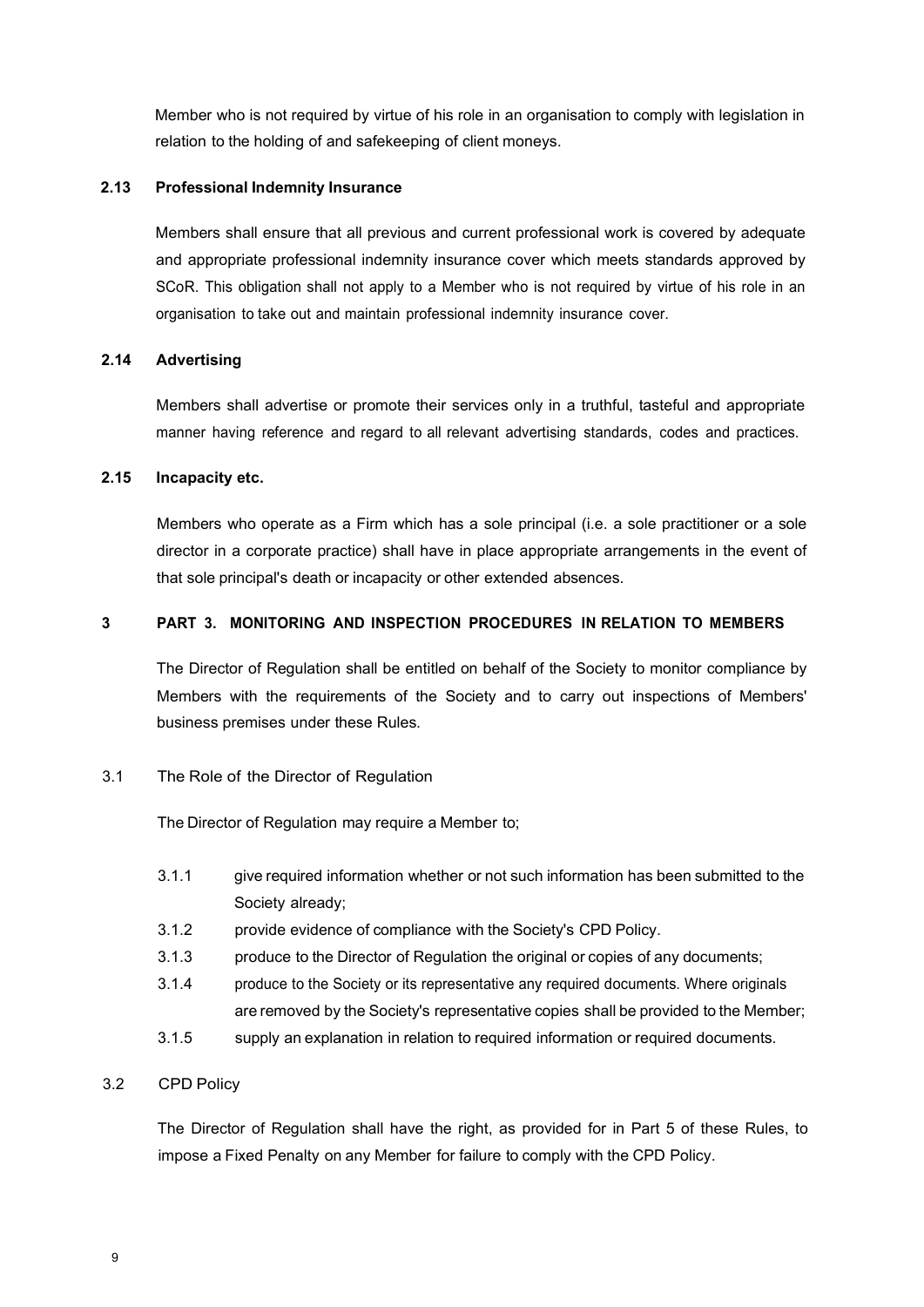#### 3.3 Inspections

- 3.3.1 The Society shall be entitled to inspect a Member's business premises for the purpose of monitoring a Member's compliance with the Rules or in connection with any investigation of a Member pursuant to these Rules. The Society's policy for inspections includes provision for regular inspections but the Society shall operate a system which priorities inspections in accordance with risk.
- 3.3.2 The Society may arrange to inspect a Member's business premises or such other location as it may reasonably require to access. Such inspection may either be:
	- (a) at a time and place agreed or notified by the Director of Regulation; or
	- (b) upon production of a letter of authorisation from the Director of Regulation, an unannounced inspection at the place where the Member carries out their professional work.
- 3.3.3 As soon as possible at or after an inspection, the Society shall confirm in writing to the Member details of the information or documents supplied or inspected, and a brief account of any explanation given at the inspection.
- 3.3.4 Where appropriate the Director of Regulation or his representative may prepare a report on the inspection which may be used for regulatory purposes including as evidence of noncompliance with the Society's Rules in any disciplinary proceedings or where required by law be passed to other regulatory bodies and/or An Garcia Siochana.

#### **4 PART 4- INVESTIGATION PROCESS**

The Society is entitled to investigate Complaints or Allegations against Members and to take action on receipt of Relevant Information. The Director of Regulation shall be entitled on behalf of the Society to investigate Complaints or Allegations against Members and to take action on receipt of Relevant Information. This Part 4 describes the procedure to be followed by the Director of Regulation on behalf of the Society upon the receipt of a Complaint or Allegation or receipt of Relevant Information.

#### **4.1 Complaints Procedure**

- 4.1.1 On receipt of a Complaint, Allegation or any Relevant Information the Director of Regulation shall:
	- (a) make any further enquiries which he considers necessary;
	- (b) consider whether there exists other Proceedings relating to the alleged conduct of the Member and whether in those circumstances it is appropriate for the Society to investigate the conduct of the Member or whether such investigation should be stayed pending the outcome of such Proceedings;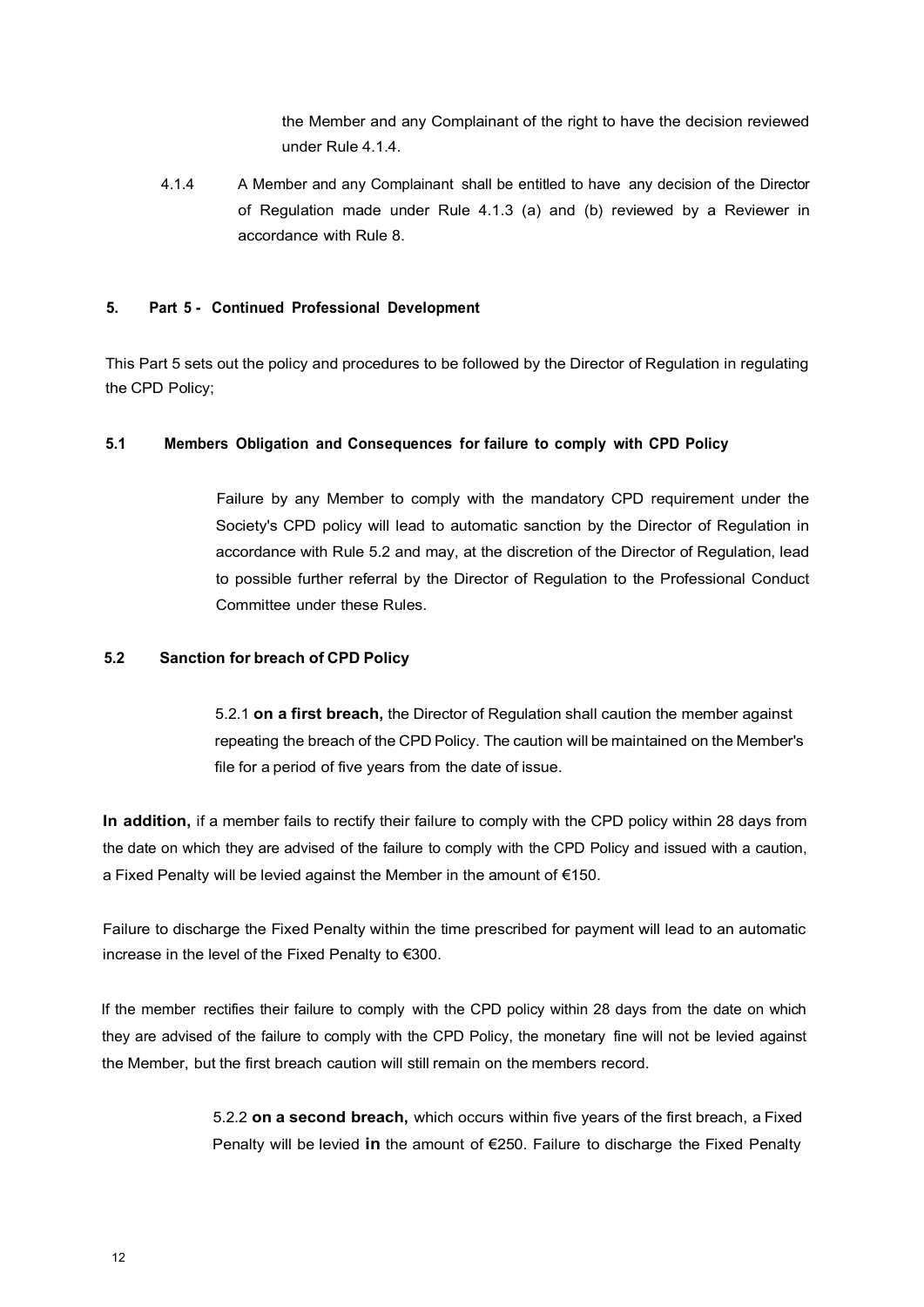within the time prescribed for payment will lead to an automatic increase in the level of the Fixed Penalty to €500.

5.2.3 **on a third breach,** but within five years from the first breach, the Director of Regulation shall refer the complaint to the Professional Conduct Committee for further action under these Rules.

## **5.3 Right to be advised of decision**

The Director of Regulation shall inform the Member of the decision to impose a sanction under this Part 5 and his reasons for making such decision, this may include as the context so requires informing the Member of the right to have the decision reviewed under Rule 5.6.

#### **5.4 Correction of Members record on administrative error on part of Society**

Where there is an administrative mistake, on the part of the Society, any caution registered in such a situation may be expunged from the Members record and any monetary Fixed Penalty paid, returned to the Member.

## **5.5 Obligation on Member to make good any shortfall in CPD requirement**

In all situations, where a Member has failed to comply with the CPD Policy, the Member must make good and authenticate the shortfall in CPD in advance of the next CPD audit, which is carried out annually, having being requested to do so by the Director of Regulation.

#### **5.6 Right to have decision reviewed**

A Member shall be entitled to have any decision of the Director of Regulation made under this Part 5 reviewed by a Reviewer in accordance with part 8.

## **6 PART 6 - PROFESSIONAL CONDUCT COMMITTEE RULES AND PROCEDURES.**

This Part 6 describes the role and responsibility of the Professional Conduct Committee and its rules and procedures.

## **6.1 Role of the Professional Conduct Committee**

The Role of the Professional Conduct Committee shall be to investigate complaints, hear disciplinary cases and exercise the disciplinary powers of the Society as set out in the Bye-Laws, Rules and Regulations in accordance with the powers and procedures set out in these Rules.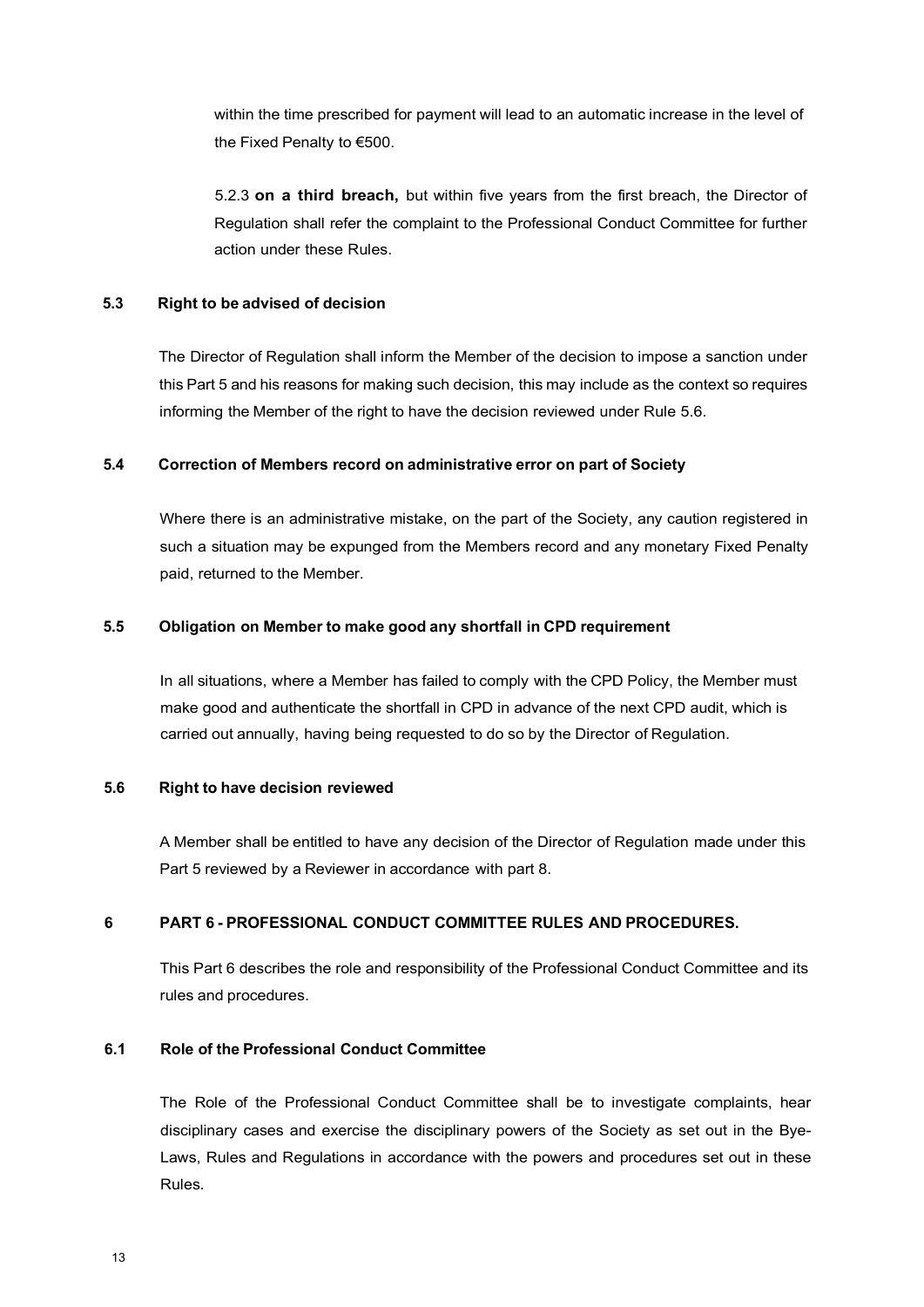- 6.2 Investigation of a complaint by the Professional Conduct Committee:
	- 6.2.1 Where the Director of Regulation refers a matter to the Professional Conduct Committee for consideration under these Rules, the Professional Conduct Committee:
		- (a) shall consider the Complaint, Allegation or Relevant Information; and any documentation provided to it by the Director of Regulation following his investigation, including any responses received from the Member or the Complainant;
		- (b) shall make such further enquiries it considers appropriate (to include enquiries with any relevant authorities):
		- (c) may arrange any investigation meeting as the Professional Conduct Committee considers appropriate or required with the Complainant, Member or any relevant witness whether to make further enquiries or to seek to establish any relevant facts.
	- 6.2.2 Having considered the Complaint, Allegation or Relevant Information, the Professional Conduct Committee:
		- (d) may dismiss the Complaint, Allegation or Relevant Information on grounds that it is frivolous or vexatious; or does not disclose a prima facie case of breach of these Rules;
		- (e) impose a appropriate sanction on the Member concerned, including a Fixed Penalty, where, following investigation the Professional Conduct Committee has determined that facts have been established or admitted and that in the circumstances a hearing is not warranted or required; and/or
		- (f) convene a disciplinary hearing with the Member concerned in relation to the Complaint, Allegation or Relevant Information.
	- 6.2.3 Notice of any investigation meeting or disciplinary hearing of the Professional Conduct Committee will be provided by the Society to the Complainant, Member concerned and any relevant witness, as the case may be, by Special Post.

## **6.3 Proceedings of the Professional Conduct Committee**

- 6.3.1 Where an investigation meeting or disciplinary hearing has been convened by the Professional Conduct Committee the investigation meeting or disciplinary hearing shall be held on the date and at the time and place specified in the notice convening the meeting or hearing.
- 6.3.2 The Professional Conduct Committee shall have the right to consider requests for adjournments from any party, and, at its absolute discretion, to postpone or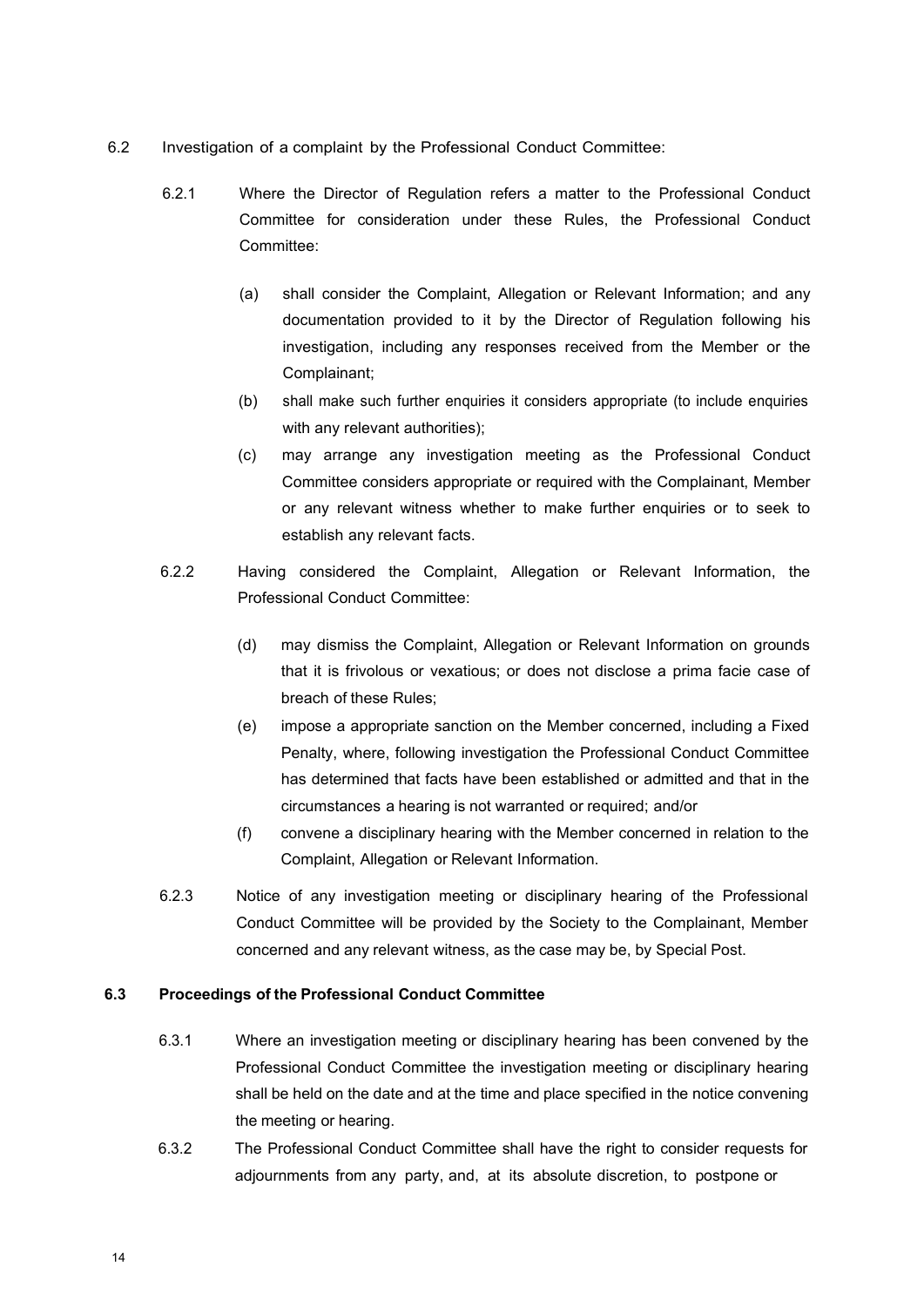reschedule some or all of any part of an investigation meeting or disciplinary hearing as it determines having regard to any such request or the circumstances.

- 6.3.3 The Professional Conduct Committee shall determine its own procedures and shall conduct any investigation meeting or disciplinary hearing in the manner which it determines, at its absolute discretion, having regard to the rights of all Parties and with due regard to the principles of natural and Constitutional justice. This may include calling for submissions (whether written or oral) from the Complainant or the Member and from any witnesses who it considers to be relevant to the matters under consideration.
- 6.3.4 Where the Professional Conduct Committee is of the opinion that the attendance of a witness is necessary to establish factual matters in dispute or for the fair disposal of any matter the witness shall be so advised and that the non-attendance of any such witness may lead to the Complaint, Allegation or Relevant Information being dismissed.
- 6.3.5 The Professional Conduct Committee will usually convene a hearing in private when considering the possibility of Interim Measures.
- 6.3.6 The Professional Conduct Committee shall usually convene a hearing in private when considering the possibility of all measures other than Interim Measures but shall have the right, at its absolute discretion to convene a hearing in public.
- 6.3.7 The Professional Conduct Committee shall consider the submissions and evidence presented to it and representations made to it prior to making its decision. The decision of the Professional Conduct Committee will be made in the absence of the Parties. The Professional Conduct Committee shall communicate its decision in writing to the Parties in accordance with Rule 9.5 of these Rules.
- 6.3.8 If the Professional Conduct Committee is satisfied, having regard to the seriousness of the Allegation, Complaint or Relevant Information and the public interest or the interests of a Member, that Interim Measures are required:
	- (a) the Professional Conduct Committee may impose Interim Measures.
	- (b) where there has been a change of circumstances, on the application of the Member, or of his own volition, the Director of Regulation shall refer a case back for review of a decision to impose Interim Measures by a Professional Conduct Committee.
	- (c) the Professional Conduct Committee shall have the power at its discretion to conclude Interim Measures in any case.
- 6.3.9 Where Interim Measures have been imposed by the Professional Conduct Committee the Committee shall be entitled to convene a further hearing to consider whether further action is required in relation to the Complaint, Allegation or Relevant Information.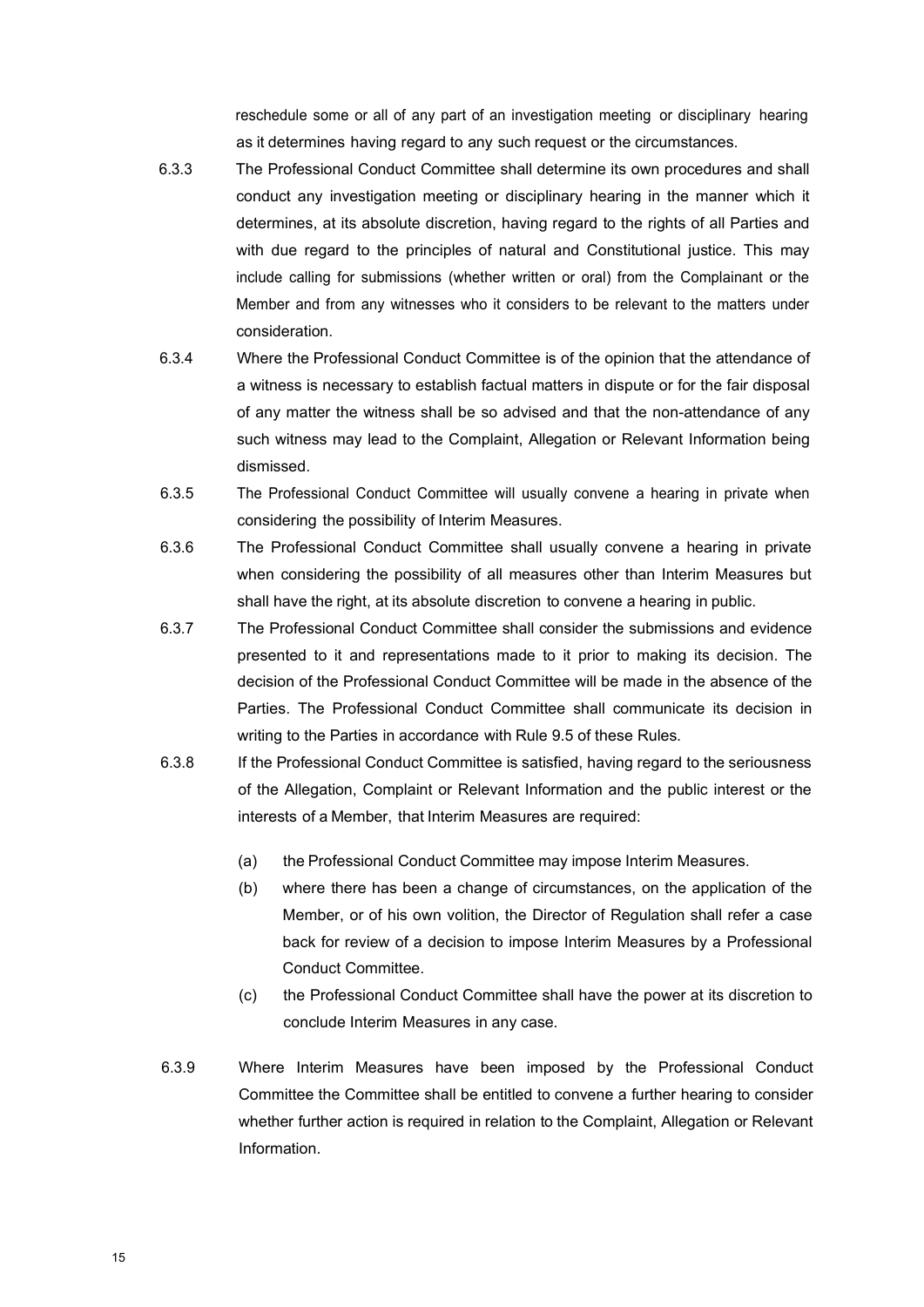- 6.3.10 If the Professional Conduct Committee is satisfied that the alleged breach has been established and, if so, that it warrants a disciplinary sanction to be imposed on a Member pursuant to these Rules, the Professional Conduct Committee may impose a sanction in accordance with Rule 6.4.
- 6.3.11 The decision of the Professional Conduct Committee shall take effect on the date specified in any letter notifying the Member of the decision. In the event of an appeal by the Member no fine shall become payable until the determination of the Appeal but all other penalties shall continue until the determination of the Appeal.

## **6.4 Sanctions which may be imposed by the Professional Conduct Committee**

- 6.4.1 The Professional Conduct Committee may determine that any of the following sanctions may be imposed on a Member:
	- (a) caution the Member against repeating the conduct or action which has resulted in the liability to disciplinary action;
	- (b) reprimand the Member;
	- (c) suspend the Member for a period not exceeding 12 months;
	- (d) require the Member to give one or more undertakings as to future conduct;
	- (e) fine the Member up to a maximum figure specified in the Sanctions Policy Fines, Costs and Administration Fees approved by SCoR;
	- **(f)** impose conditions on the Member's continued membership of the Society;
	- (g) expel the Member from membership of the Society;
	- (h) make an order requiring a Member to take a specified action (which shall include but shall not be limited to directing that the Member makes restitution in such manner and to such person as the Professional Conduct Committee directs), and stating the penalty imposed if the Member fails to comply with that action.

The Professional Conduct Committee may impose more than one of the sanctions listed above.

6.4.2 The Professional Conduct Committee may cancel any action taken in relation to a Member under these Rules upon the death **of** a Member who has been subject to investigation.

## **7 PART 7 - APPEALS**

This Part 7 sets out the procedures to be followed in the event of an appeal against a decision made by the Professional Conduct Committee.

**7.1** The role of the Appeal Board shall be to hear appeals arising from Professional Conduct Committee decisions in accordance with the powers and procedures set out in the Rules.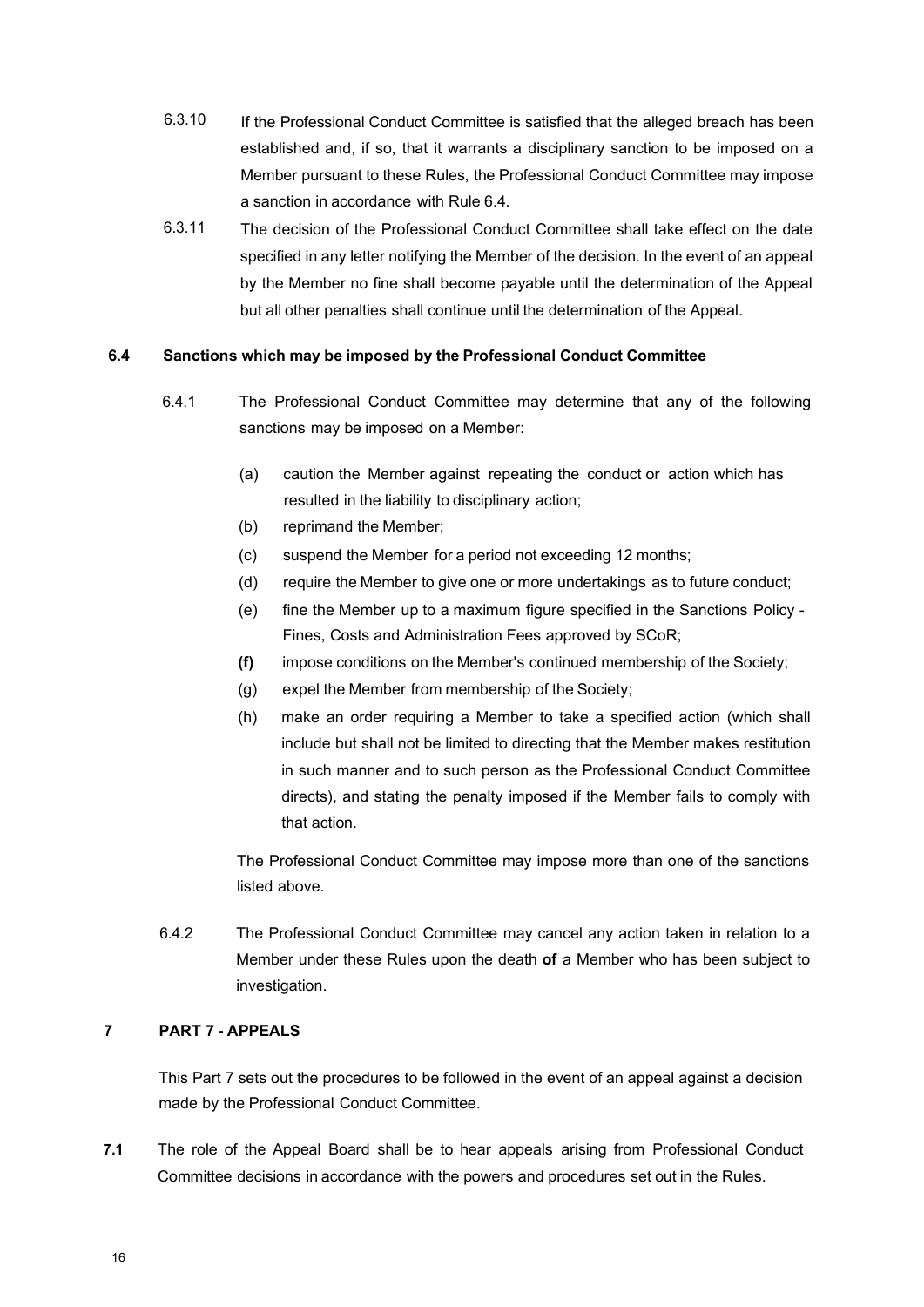- **7.2** A Member may appeal to the Appeal Board against any finding of or penalty or sanction imposed by a Professional Conduct Committee.
- **7.3** An appeal shall only be accepted by the Society if it is:
	- (a) in writing in the form prescribed by the Society from time to time;
	- (b) specifies the grounds relied on in support of the appeal or review; and
	- (c) is received by the Society within 28 days of the date on which the decision being appealed has been notified to the Member.
- **7.4** A Member may withdraw his notice of appeal at any stage. In such circumstances the Appeal Board may make an award for costs against the Member in accordance with the Sanctions Policy.
- **7.5** The Appeal Board shall usually sit in public except when reviewing a decision relating to Interim Measures.
- **7.6** The Member who may be liable for disciplinary action or the Director of Regulation may request that an Appeal Board hearing in whole or in part shall be held in private. The Appeal Board may only grant such a request in whole or in part where it considers that exceptional circumstances apply which justify that decision.
- **7.7** The Parties may not provide new evidence to the Appeal Board which was not presented to the Professional Conduct Committee in relation to the decision under appeal without leave of the Appeal Board.
- **7.8** The Appeal Board shall determine its own procedures and shall conduct its hearings in the manner which it determines, at its absolute discretion, having regard to the rights of all Parties and with due regard to the principles of natural and Constitutional justice. This may include calling for submissions (whether written or oral) from the Complainant or the Member and from any witnesses who it considers to be relevant to the matters under consideration.
- **7.9** The Appeal Board shall make its decision in relation to the Appeal and in relation to costs in the absence of the Parties and shall communicate its decision in writing in accordance with Rule 9.5 of these Rules.
- **7.10** Only where the Appeal Board considers that the Professional Conduct Committee erred in its decision or that the penalty or sanction imposed was disproportionate may the Appeal Board allow the appeal.
- **7.11** Where the Appeal Board allows the appeal or the review it may either:
	- (a) set aside the Professional Conduct Committee finding that the Member was liable to disciplinary action;
	- (b) vary the penalty or sanction imposed by the Professional Conduct Committee to one of greater or lesser severity;
	- (c) refer the matter back to a Professional Conduct Committee for a new hearing or consideration.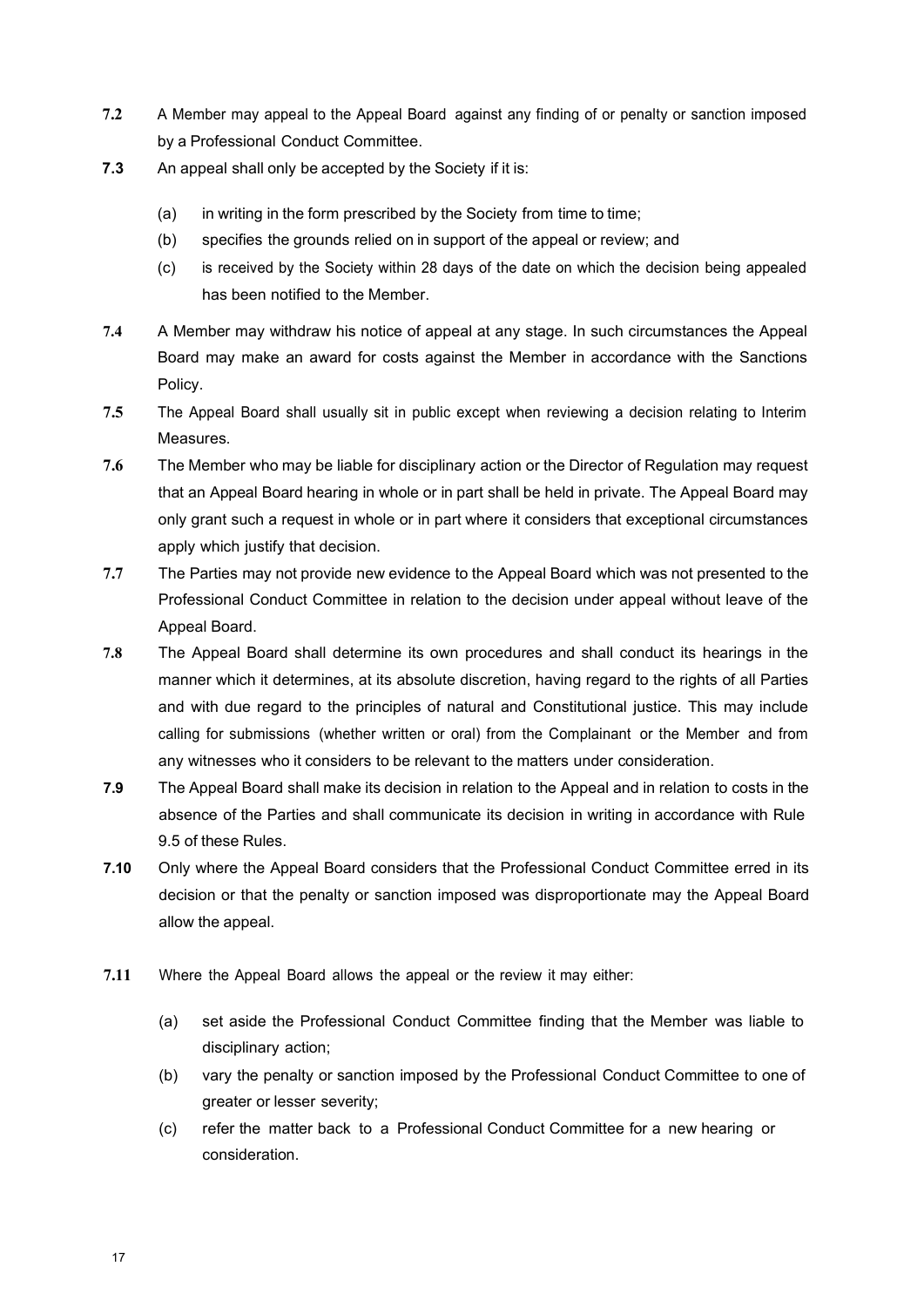**7.12** All decisions of an Appeal Board shall take effect from the date specified by the Appeal Board in the notice communicating its decision.

#### **8 PART 8** - **REVIEWERS**

This Part 8 sets out the rules and procedures applicable to a Reviewer pursuant to these Rules:

- **8.1** The role of a Reviewer shall be to review administrative decisions by the Director of Regulation made under Rule 4.1.3(a) and (b), and Part 5 in accordance with the powers and procedures as set out in the Rules.
- **8.2** A Member or any Complainant may request a review by a Reviewer of a decision by lodging his request for a review on the prescribed form within 14 days of service on the Member or any Complainant of the notification of the decision of the Director of Regulation.
- **8.3** Any request for review of a Fixed Penalty shall be lodged with the Society together with the appropriate administration fee as set out in the Sanctions Policy.
- **8.4** A request for review of a Fixed Penalty shall be referred to the Reviewer who shall, having reviewed the matter, either confirm the penalty or propose modifications to the penalty and may make an order as to the costs of the review.
- **8.5** Where a Member or any Complainant has requested a review of a decision of the Director of Regulation (other than a review of the decision to impose a Fixed Penalty) the Reviewer shall consider that request and shall make such enquiries as he considers appropriate (including of the Member or any Complainant and the Director of Regulation).
- **8.6** The Reviewer may set aside or vary the decision of the Director of Regulation or, of his own initiative, refer the matter to the Professional Conduct Committee for further consideration.
- **8.7** The Reviewer shall issue his decision in writing to the Member and any Complainant and the Director of Regulation and the decision shall take effect from the date specified in the notice to the Member and any Complainant. The decision of the Reviewer shall be final.

#### **9 PART 9** - **RULES AND PROCEDURES APPLICABLE TO ALL PROCEEDINGS**

This Part 9 sets out the rules and procedures applicable to all proceedings by the Professional Conduct Committee or Appeals Board under these Rules.

- **9.1** If there is a referral to a Professional Conduct Committee or Appeal Board in relation to a person who lives and practices his profession outside the Republic of Ireland, the provisions of these Rules shall be modified so far as is necessary to ensure that the case is heard and conducted fairly. In varying the provisions of these Rules in such cases the Chairman or Vice Chairman of the Professional Conduct Committee and Appeal Board, shall have regard to cost, communications and local conditions.
- **9.2** The costs of any hearing shall be as set out in the Sanctions Policy.
- **9.3** Where a Professional Conduct Committee or Appeal Board is required to decide an issue: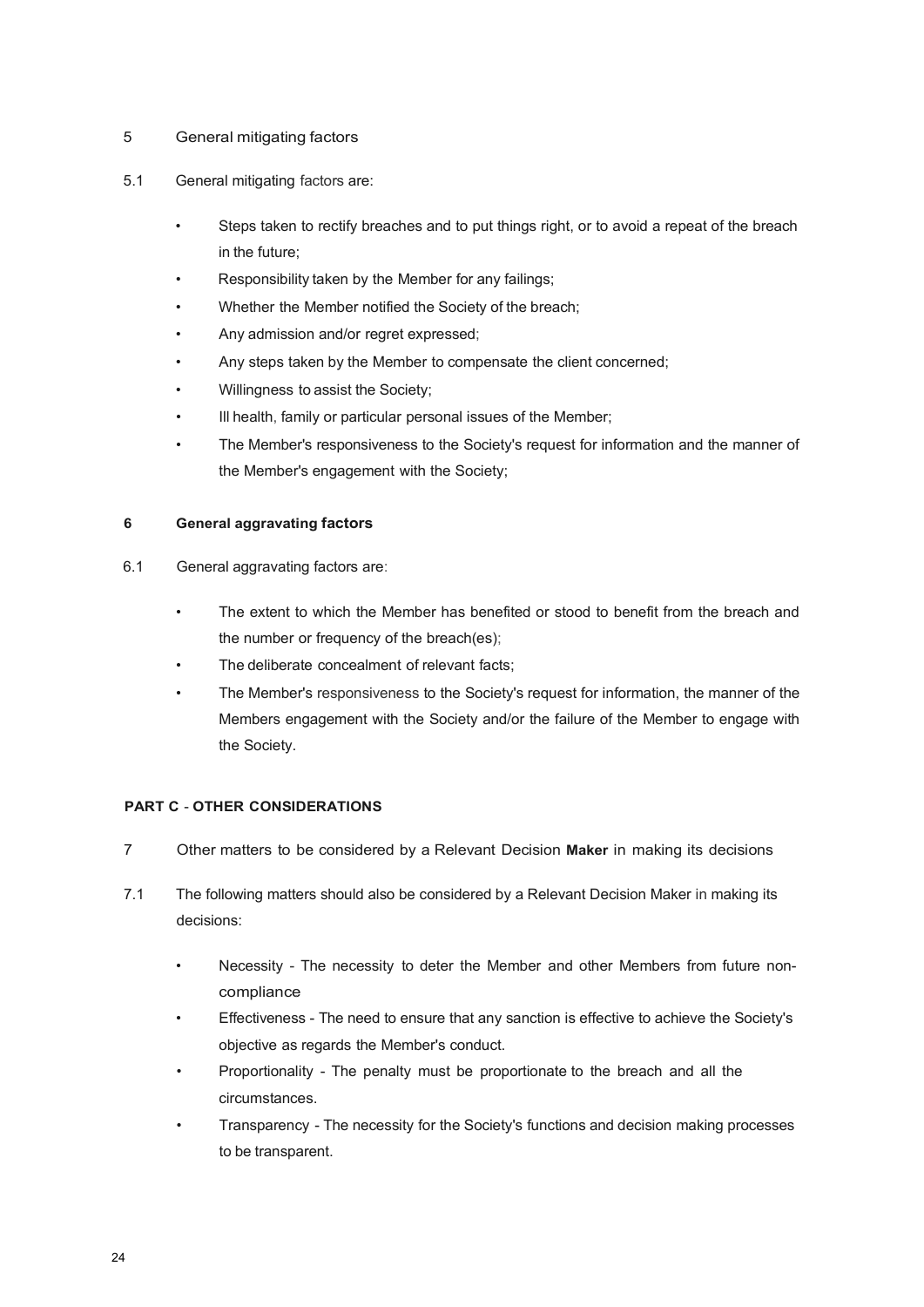- Accountability The need to demonstrate to the Society and to other Members that the Society takes appropriate and proportionate action in order to protect the public interest and promote regulatory compliance.
- Consistency with the principles of Natural justice and Constitutional justice.

#### **8 Reasons for penalty**

8.1 In every case reasons should be given in writing for the decision made in relation to a particular penalty or sanction.

#### **PART D** - **FIXED PENALTIES**

#### **9 What is a Fixed Penalty and when is it applicable**

- 9.1 A Fixed Penalty is a fixed fine payable and/or caution imposed in accordance with the Rules by the Member for a breach of the Rules.
- 9.2 A Fixed Penalty is only applicable to a breach of the following Rules:
	- Rule 2.5 and Part 5 Continuing Professional Development.
	- Rule 2.8 Information to be provided to the Society.

This list will be reviewed by the Society from time to time and may be amended as the Society considers appropriate.

#### **10 How Is a monetary Fixed Penalty Calculated**

10.1 Please refer to Section 2 of the Sanctions Policy: Fines, Costs and Administration Fees for further details about the level of Fixed Penalties and how they are calculated.

## **11 Review/Modification of a Fixed Penalty**

- 11.1 A Member may request a review of the imposition of a Fixed Penalty.
- 11.2 A Reviewer may review and, where appropriate modify a Fixed Penalty. Where this occurs the Fixed Penalty may be modified in such manner as the Reviewer may determine.
- 11.3 If the Member has paid a monetary Fixed Penalty but is referred to the Professional Conduct Committee because of a continuing breach of the Rules then the Professional Conduct Committee should have regard to the fact that the Society has received payment for the monetary Fixed Penalty when it is considering imposing any fine.
- 11.4 If the Member has not paid a monetary Fixed Penalty and continues to be in breach of the Rules, and is referred to the Professional Conduct Committee then the Professional Conduct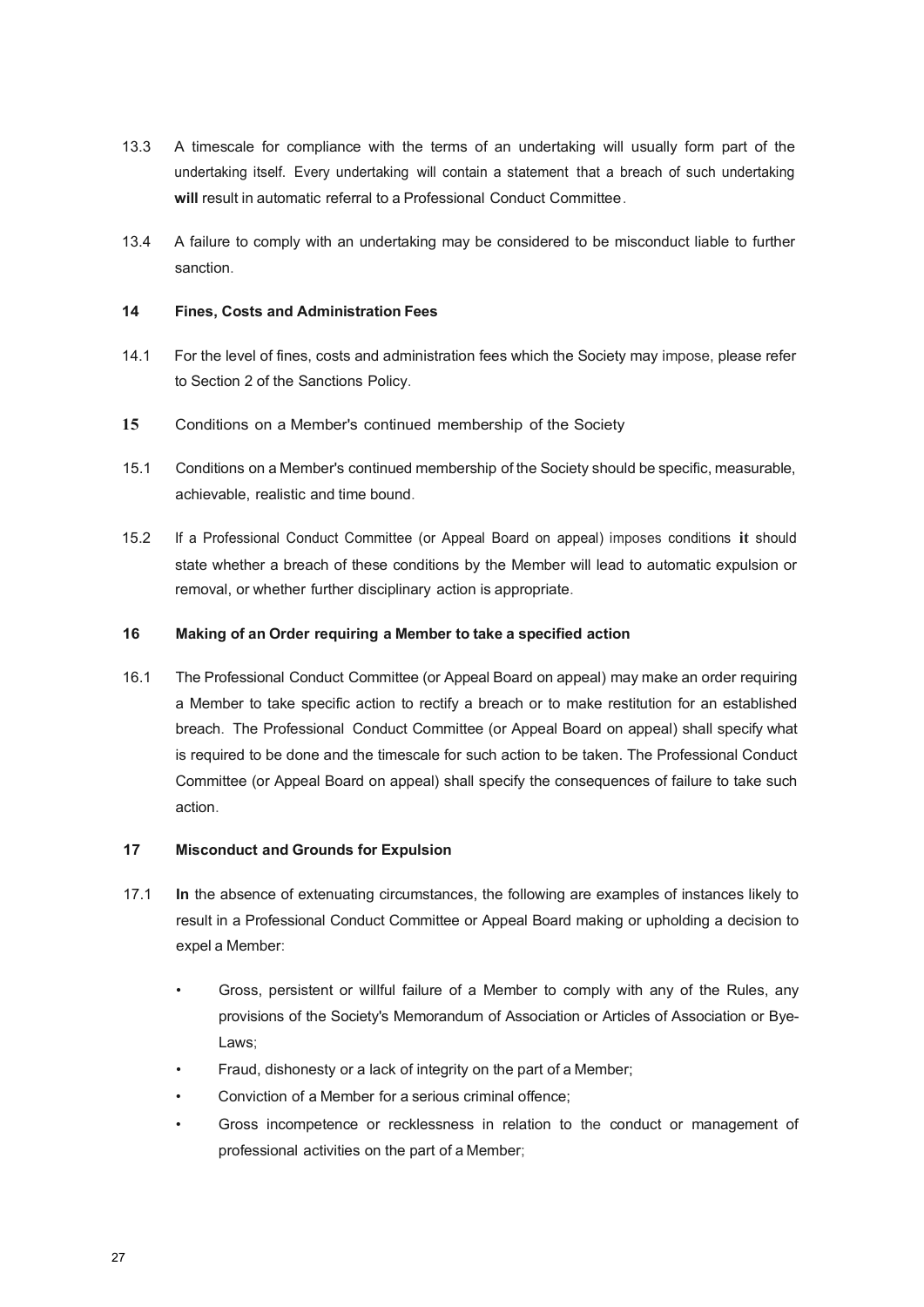- Persistent and/or serious failure by a Member to co-operate with the Society or its staff;
- Breach by a Member and/or failure to comply with a required undertaking previously given to the Society, or failure to give an undertaking without reasonable excuse;
- Gross mismanagement of finances by a Member;
- Misappropriation of clients' money by a Member; or
- Actions likely to damage the Society's reputation.
- 17.2 The above list at Clause 17.1 is not an exhaustive list and each case must be considered on its own facts. The Relevant Decision Maker is given discretion to apply the most appropriate sanctions in any particular case.
- 18 The Professional Conduct Committee may impose more than one penalty
- 18.1 The Professional Conduct Committee (or Appeal Board on appeal) may impose more than one of the penalties provided for in the Policy or the Rules. Where the Member is expelled, the Professional Conduct Committee (or Appeal Board on appeal) may also impose a fine, undertaking or conditions.

#### **19 The penalties which the Appeal Board can impose**

- 19.1 If the Appeal Board allows an appeal by the Member and varies either the Professional Conduct Committee's finding or penalty, it may impose the same range of penalties as the Professional Conduct Committee. It may vary the penalty imposed to one of greater or lesser severity than that previously imposed.
- 19.2 In addition, the Appeal Board may refer the matter back to the Professional Conduct Committee for a new hearing or re-consideration.

## **PART F-COSTS**

#### **20 Payment of Costs**

20.1 In addition to any fine or penalty, the Relevant Decision Maker may also require that the Member pay the Society the costs reasonably and necessarily incurred by it in the matter. The Society may set rates from time to time and may publish them on the Society's website.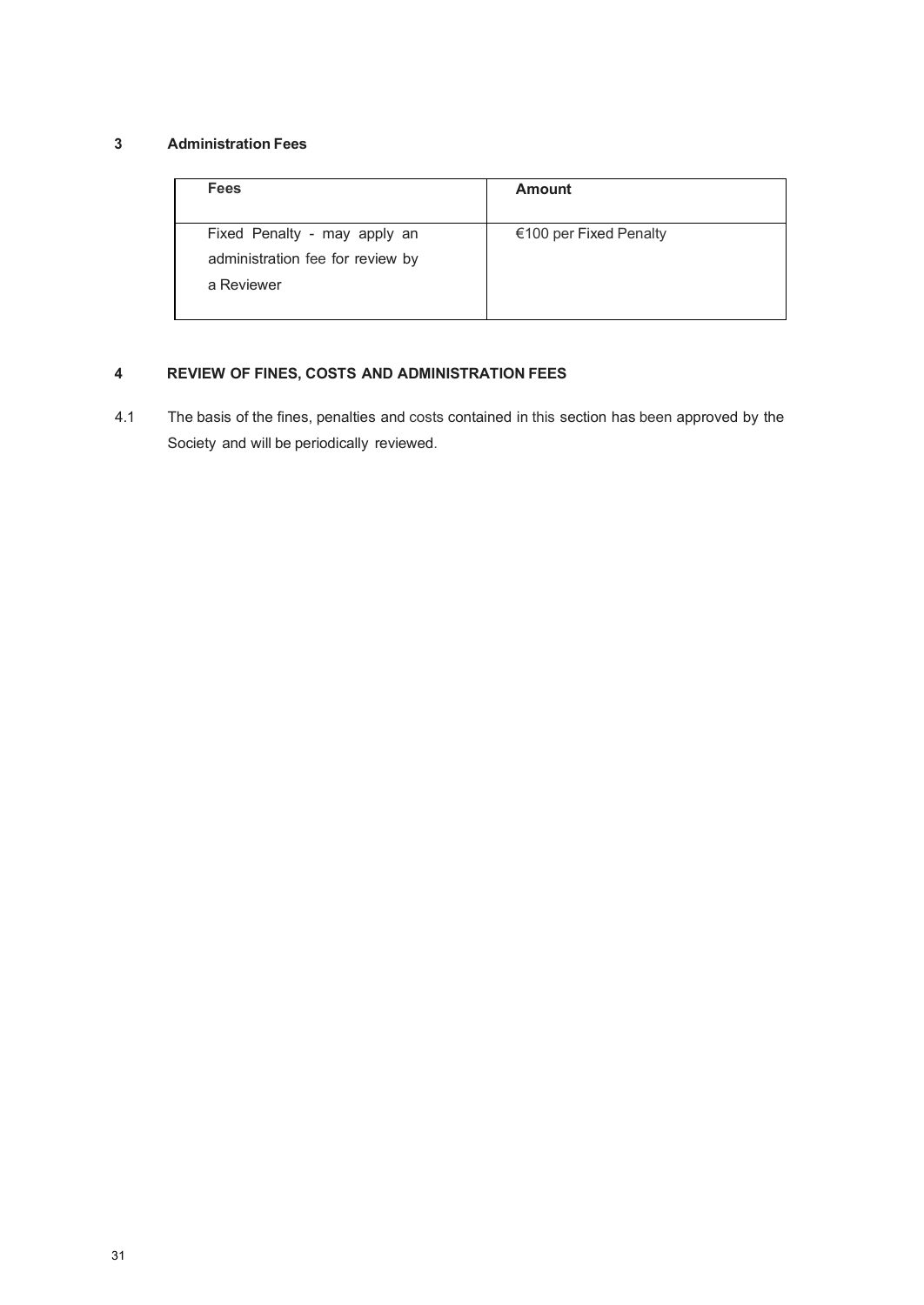

## **THE SANCTIONS POLICY SECTION 3 PUBLICATION OF REGULATORY/DISCIPLINARY MATTERS**

#### **1 Introduction**

1.1 This section sets out the Society's approach to the circumstances in which and the proceedings in relation to which regulatory/disciplinary matters may be published.

#### **2 Policy Approach**

- 2.1 The Society believes that there are circumstances in which it is essential for members of the public, Members' clients and potential clients to be aware of an individual Member's disciplinary record. There are, however, other circumstances where it is appropriate to record regulatory breaches without identifying the individual concerned.
- 2.2 Where a Member has breached the CPD Policy on two occasions, within a five-year period, as provided for in Rule 5.2, the Society will publish on the Society's website a list of members who are non-compliant for a second time. This publication to remain on the website for a period of one year from imposition of sanction.
- 2.3 The Society, at its discretion, may arrange to publish any decisions of the Professional Conduct Committee and/or the Appeals Board in such a manner as the Society may think fit.
- 2.4 All proceedings and deliberations of the Professional Conduct Committee and the Appeals Board unless made in public shall be confidential and Members shall, as a matter of professional obligation, maintain such confidentiality.
- 2.5 Where a case is to be heard in public before the Professional Conduct Committee or the Appeals Board a notice will be placed on the Society's website and if appropriate a notice may be placed in the national press and a press release may also be issued. Such notice will include the date, time and location of the hearing as well as a brief summary of the complaint. It will not include the name of the Member against whom the complaint has been made.
- 2.6 Decisions or orders of the Professional Conduct Committee and the Appeals Board may be disclosed, at the discretion of the Society and depending on the gravity of the breach, to other regulatory , disciplinary or law enforcement bodies either pursuant to a reporting obligation or where it is considered necessary to do so and the disclosure is not unlawful.
- 2.7 Sanctions and/or penalties imposed by the Professional Conduct Committee and/or the Appeals Board will be published as soon as practicable provided the Professional Conduct Committee and/or the Appeals Board has not directed otherwise, and the time allowed under the Rules for